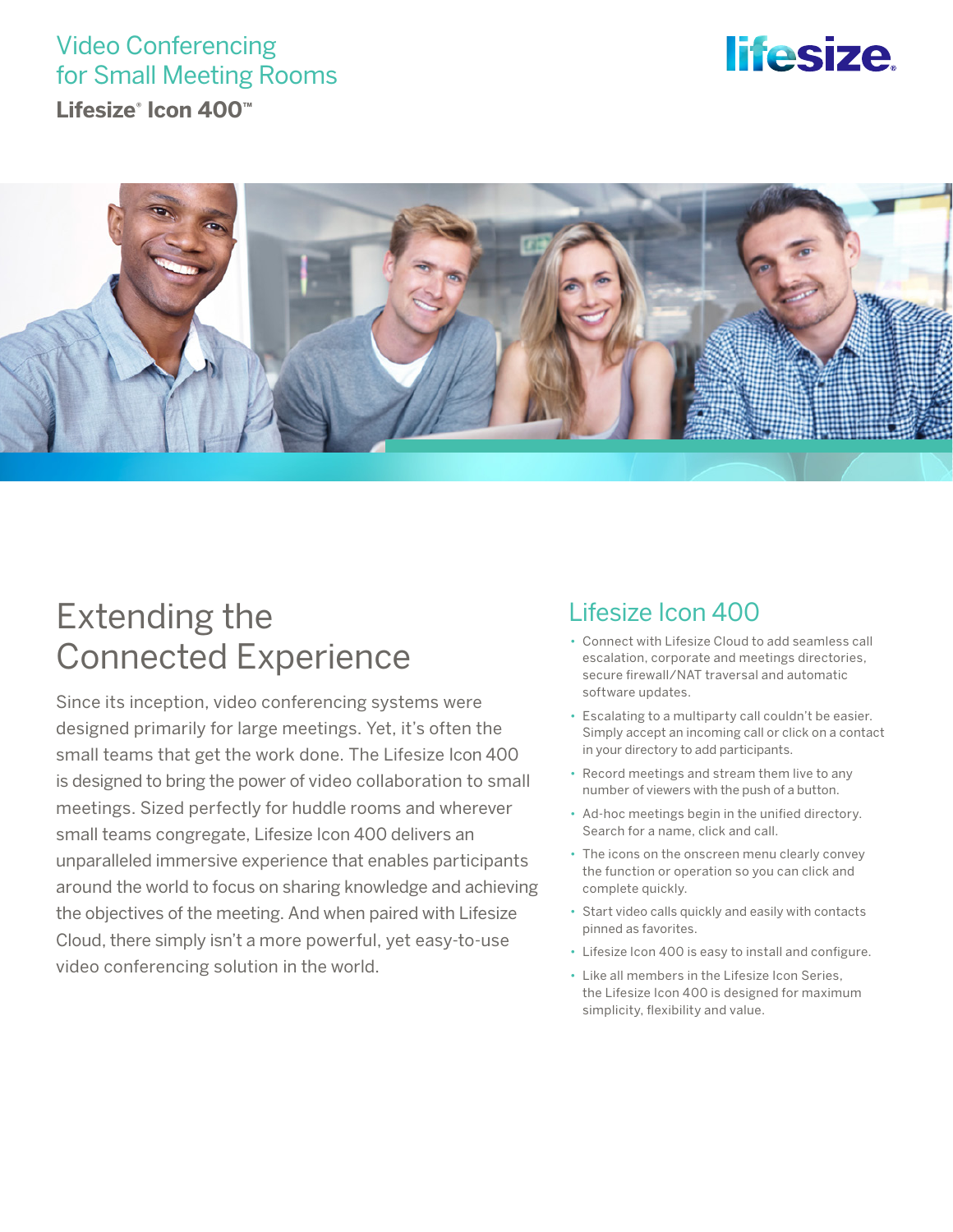

### Leverage Lifesize Cloud or Lifesize Infrastructure\*

Capitalize on the power of our cloud service or infrastructure application to deliver even more substantial benefits to your business. Simple point-to-point and mobile calls that can quickly escalate to multiparty calls by clicking on a name in a directory are strong enticements to hold meetings via video. For IT, simplified setup through auto-provisioning, video network management and secure NAT/ firewall traversal will accelerate deployment.

### Get on with the Meeting

Lifesize firmly believes that video calls should be rewarding experiences. That means getting the technology out of the way and making it about realizing the user's meeting objectives.

Lifesize Icon 400 achieves that goal. The simplified remote and the user interface get you into your meeting quickly. The HD image and crystal clear audio erase distance and put everyone into the same space. Small meetings are even more productive and efficient, and everyone leaves pleased because technology didn't impede meeting progress … it actually accelerated it. It's another reason why Lifesize video calls are described as a Connected Experience.



Lifesize Icon 400 with Lifesize Phone

#### **AT-A-GLANCE**

| <b>Connect to</b><br>Lifesize Cloud                           | Shared directory, virtual<br>meeting rooms, seamless call<br>escalation, name-based dialing,<br>search and favorites                    |
|---------------------------------------------------------------|-----------------------------------------------------------------------------------------------------------------------------------------|
| Integrate<br>with Lifesize<br>Infrastructure<br>applications* | Easily add powerful video<br>capabilities by turning on<br>mobile video calling, multiparty<br>calling, streaming/recording<br>and more |
| <b>Seamless Call</b><br><b>Escalation</b>                     | Accept requests to join your<br>call or add others via your<br>directory with one simple click<br>of your remote                        |
| <b>Remote Control</b>                                         | Sleek design for quick and easy<br>navigation by any user                                                                               |
| <b>Video Quality</b>                                          | Up to 1080p30                                                                                                                           |
| <b>Presentation</b><br><b>Quality &amp; Sharing</b>           | Up to 1080p; physical data port                                                                                                         |
| <b>HD Display</b>                                             | Support for one display                                                                                                                 |
| <b>HD Camera</b>                                              | Pan, tilt and zoom camera with<br>support for up to 1080p30 HD<br>and 6x zoom                                                           |
| Phone                                                         | Touchscreen powers both<br>audio and video                                                                                              |
| <b>Digital MicPod</b>                                         | 360° triple microphone beam-<br>forming technology for superior<br>voice pickup                                                         |

\*Requires Lifesize UVC Platform, available as virtual machine software or hardware